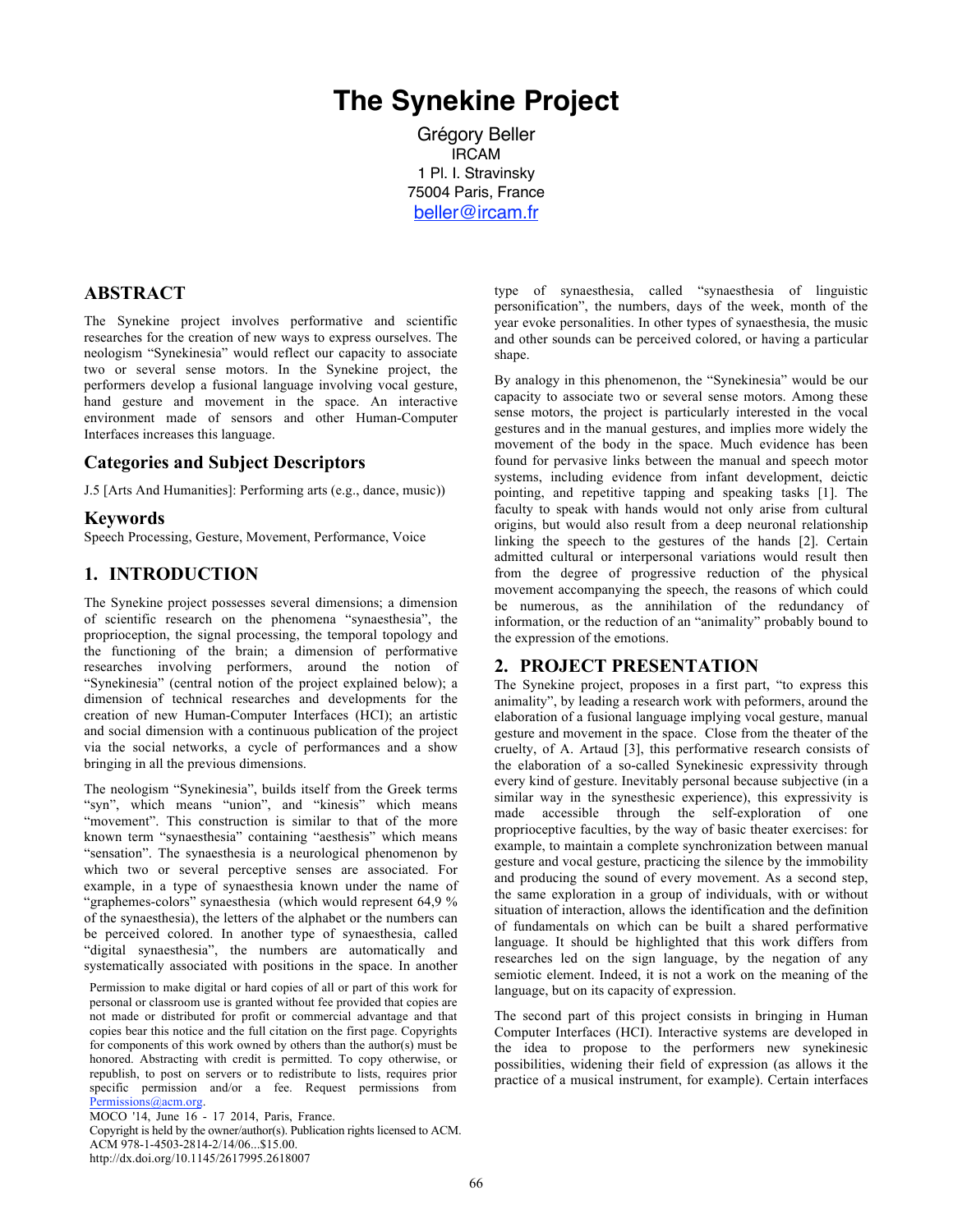can be also used by groups, in the idea to confer to the group, new ways of expression, based on its interaction.

The social and artistic dimension establishes the third part of this project, resulting from the belief that everyone might be interested is these experiences. Although the elaboration of this project requires experts' participation, the results can interest a wider public. That is why several forms are envisaged for the distribution and the communication of the project. First of all, an internet page<sup>1</sup> suggests following the temporality of the project, through playful videos of experiments. The use of the social networks allows every person interested in the project to subscribe and to participate themselves by supplying elements of research. Then, under the shape of isolated artistic performances, implying the performers, alone or by group, with interactive system or not. Finally, under the shape of a show that aggregates previous performances, implying several performers.

The following parts of this paper present various innovative HCI connecting voice to hand gestures and movement in the space. These interactive HCI define experimental scenarios for the stage or for installations for the general public. The gesture capture is mostly based on a combination of data coming from accelerometers and kinect.

# **3. GESTURE CAPTURE**

#### **3.1 Background**

In the case of the acoustic instruments, the gesture is necessary for the sound production. This is not any more the case of the electronic instruments where the control of electronic sound processes is separated from the process of sound production. Several projects of research and creation in the IRCAM use the gesture capture. Whether it is to augment acoustic instruments, (Bogen Lied [4], Augmented Violin Project [5], augmented drums<sup>2</sup>) or to connect different worlds together such as music, video, gesture and dance for the creation (Glossopoeïa) or for the pedagogy [6], certain number of sensors was realized in the IRCAM. However, the gesture capture was neither used yet to control prosodic modifications nor vocal synthesizers in the spectrum of the contemporary creation in the IRCAM. It is thus a new way to use the gesture capture systems that we propose for this project of research and creation.

# **3.2 Accelerometers gloves**

The technology of gloves wireless accelerometers / gyroscopes used [6] allows to measure the accelerations of both hands according to 6 axes (3 in translation and 3 in rotation with gyroscopes) (see figure 1). The raw data delivered by gloves are not necessarily easy to interpret. So a first stage of pre-processing / mapping allows to return more interpretable data.

The data resulting from the wifi receiver are transmitted via UDP all 1 ms. To synchronize them to the internal clock of Max / MSP, they are first median filtered (order 5) and sub-sampled by a factor 5. Thus we obtain a stable stream of data all 5 ms. Then various descriptors of the gesture arise from these pre-processed raw data: Variation of the Momentum, hit energy estimation and absolute angle of the hand.

The estimate of the immediate acceleration allows knowing, at any time, the variation of Momentum relative to the gesture. This Momentum, according to the laws of the classical mechanics, is

1

directly proportional in the speed. The raw data coming from the sensor are at first "denoised" thanks to the average on the last 4 samples. The root of the sum of the square of these six filtered values allows obtaining a proportional quantity in the variation of Momentum of the gesture.

The hit energy estimation allows the immediate release from the observation of the variation of the Momentum of the gesture. Three values, delivered by the sensors of acceleration in translation, are stored in a circular buffer including all the time, 20 samples. Three standard deviations corresponding to these values are added, all the time, (norm I corresponding to the sum of the absolute values). This sum also allows representing the variation of Momentum of the gesture. To detect variation of this value, corresponding to abrupt variations of the gesture, it is compared all the time with its median value (order 5). When the difference between these two values exceeds certain arbitrary threshold, a discreet value appears to mean the presence of a fast change of the gesture. It allows, for example, emitting a regular click, when we beat a measure with the hand of bottom at the top, every time the hand changes direction.

The hit energy estimation is a process allowing generating discreet data from a gesture, by definition continuous. Indeed, of a continuous physical signal, it allows by thresholding, to define moments corresponding to the peaks of variation of the Momentum, which coincide, from a perceptive point of view for the user, in peaks of efforts (of acceleration). By this process, it becomes then possible to create precise air percussions either sounds activation at the moment when the hand of the user changes direction or accelerates surreptitiously.

It is rather difficult, even impossible, to obtain a slow, quasi-static control or to define an absolute position in the space, from accelerometers and from gyroscopes. However, the Earth's gravitational field introduces an offset into the answer of the sensors, which can be exploited to deduct the absolute position of the hands, as well as the presence of slow movements. This quasistatic measure brings a continuous controller to the performer.



**Figure 1. Accelerometers sensors gloves** 

# **3.3 Kinect**

If accelerometers gloves provide a detailed description of the dynamics of gesture, they do not allow access to the absolute position of the hands. Indeed, a simple integration of the instantaneous velocities of the hands, does not allow the deduction of the absolute position of the latter as the signal / noise ratio of the sensor causes a drift in the estimation. So we cannot distinguish the same gesture performed under the basin or above the head. It is also difficult to define the magnitude of the gesture, by simple observation accelerometers.

The lack of absolute position seems to be confusing for performers who are used to define their actions with a combination of body posture and temporal dynamics.In order to address the lack of information on the absolute position of the hands, we decided to add to the accelerometer data, data from a

<sup>1</sup> http://www.gregbeller.com

<sup>&</sup>lt;sup>2</sup> http://www.gregbeller.com/2014/02/augmented-drums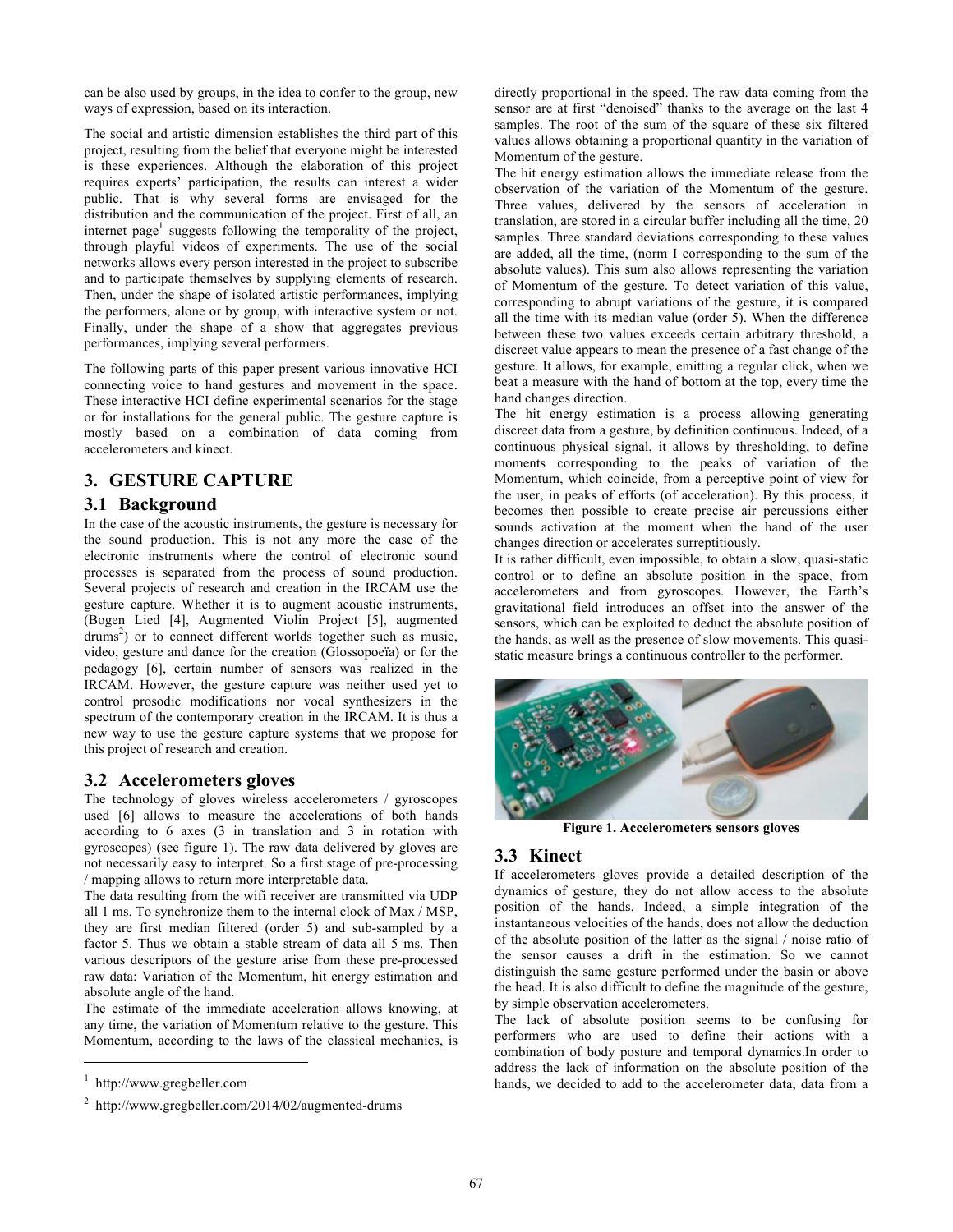video capture. We chose to use a kinect with Synapse<sup>3</sup> software. This allows access, in real time, to the absolute positions of the joints of the body: hands, elbows, shoulders, head, neck, torso, hips, knees and feet. The combination of the accelerometers and the skeleton data, allows obtaining, in a synchronous manner, the position of the hands, their speed and their acceleration. In addition, data skeletons tell us about the postures adopted by the performers.

#### **4. SPOKHANDS**

In *Babil-on*<sup>4</sup> and in *Luna Park*<sup>5</sup>, the percussionist Richard Dubelsky literally speaks with his hand gestures performing aerial percussions [7]. His hands are equipped with two movement sensors, developed by Emmanuel Flety [6], allowing him to trigger and to modulate various synthesizers in real-time. The generated sounds are the result of concatenating pre-recorded and pre-segmented sounds, rendered on the fly [8]. Instrumental sounds (flute) are randomly picked up whereas vocal sounds, such as syllables for example, are chosen wisely by a program following certain criteria [9]. Taking account these two fruitful experiences, the Synekine project wants to go further. Up to here, the main use of the sensors consisted in modulating or in activating prerecorded elements. Now, the Synekine project proposes to use the sensors to interact in real time with the voice, allowing the performer for exploration and improvisation. One fundamental improvement consists in triggering different sounds depending the position of the hands, using data from the kinect. The temporal accuracy of the hit energy estimation triggers different samples according to eight predefined zones (left / right and under basin / under shoulder / under head / above head). This makes spokhands a playable aerial drum machine.

### **5. HAND SAMPLING**

One first experiment made in the Synekine project is to use hand gesture sensors to segment (to mark, or to sample) vocal gestures and to play sampled sound segments, simultaneously. Several paradigms of control are to be envisaged. For example, one hand can segment the voice, whereas the other one triggers immediately recorded segments. Interestingly, we found that it was more natural to segment the voice with the left-hand (for a right-hand writer) instead of using the right-hand, because to chop the voice with the right hand induces a more choppy voice than to chop it with the left-hand. A video $<sup>6</sup>$  shows that paradigm in action.</sup> Another paradigm of control is to use a gesture implying both hands at the mean time to switch between recording mode and playing mode, and then to use one or the other hand to segment or to trigger voice samples.

# **6. HOLD THE TONG**

Another development consists in manipulating the temporality of the amplified voice in real time with the hands. The pitch and the intensity are easily conceivable prosodic variables that could be modulated in real time, using transposition and gain [10, 11]. Then, how to alter the perceived speech rate in real time? We developed a new paradigm allowing the modification of the

 $\overline{a}$ 

perceived speech rate, by the use of a phase vocoder applied on a ring buffer, the size of which can be arbitrarily defined. The use of a ring buffer allows for the instantaneity of the transformation, while authorizing, at any time, to move back in the short-term past (the duration of which is defined by the size of the ring buffer). Using this process, we can locally lengthen certain portions of the signal as the vowels (using a voicing parameter to define a vowel) and cause at the listener the perception of a slowing down of the speech rate. If we cannot move forward, the return in the immediate time can be made in an accelerated way, causing the perception of an acceleration of the speech rate. As if the reading head of the buffer behaved as a rubber band which we locally tighten and relax. Extremely, it is possible to freeze the position of the reading of the buffer in a place, what causes a "stop on sound" which can give interesting effects (to hold a vowel). For example, using hand gesture control, it is possible to catch vowels with a hand and to transpose it with the other hand. Another paradigm of control is to apply the gestural energy to the speed of the reading head in the buffer, causing a slowing down when the user quickly moves his hands.

# **7. WIRED GESTURES**

Using a multimodal probabilistic model for gesture-based control of sound synthesis [12], wired gestures is designed to allow the performer to record several synchronous (called wired) gestures constituted of vocal gesture and hand gesture produced in the mean time. After a recording phase and a learning phase, the performer scrubs the sound of the vocal gesture by using the associated hand gesture. Recording of four wired gestures allows the performer to set up a gesture landscape where he can then improvise using only hand gestures. Interestingly, while the performer explores this finite gesture landscape, choreography that is strongly related to the produced music appears. A video has been made to show the potential of wired gestures<sup>7</sup>. The other way round is also possible. Using a video capture of the performer, this one can scrub the pre-recorded video of a wired gesture, using only his voice. This second paradigm associated to the first one; bring together a nice feedback effect that can be composed. The gesture of the performer produces a sound that moves the video that produces, in its turn, more or less the same sound.

# **8. HYPER BALL**

HyperBall is a sound design tool controlled by the position of the hands. The main idea is to control basic effects such as granulation, filter, reverb or phase vocoder using parameters derived from skeleton data. The capture of the hand positions is realized here by the use of a kinect, but could also be made thanks to a Leap Motion. One can imagine a dematerialized spherical zone (the virtual ball), which establishes a zone of control of a sound material. Added to a microphone and a system of sampling in the voice, we can then speak in the hands, the sound is sampled, held, frozen or stretched, what establishes a continuous sound. From there, various gestures as to turn hands around the virtual ball, to enlarge it or to concentrate it or to prick it with the fingers, cause the modulation of several relevant sound effects. An example using granular synthesis is shown by a video<sup>8</sup>.

j

<sup>3</sup> http://synapsekinect.tumblr.com

<sup>4</sup> Babil-on. 2013. Composed by Grégory Beller. Performed by Richard Dubelski. World Premiere: CMMR2013, October 2013

<sup>5</sup> Luna Park. 2013. Composed by Georges Aperghis. World Premiere: CMMR2013, October 2013

<sup>6</sup> http://www.gregbeller.com/2014/02/hand-sampling

<sup>7</sup> http://www.gregbeller.com/2014/02/wired-gestures

<sup>8</sup> http://www.gregbeller.com/2014/03/hyper-ball